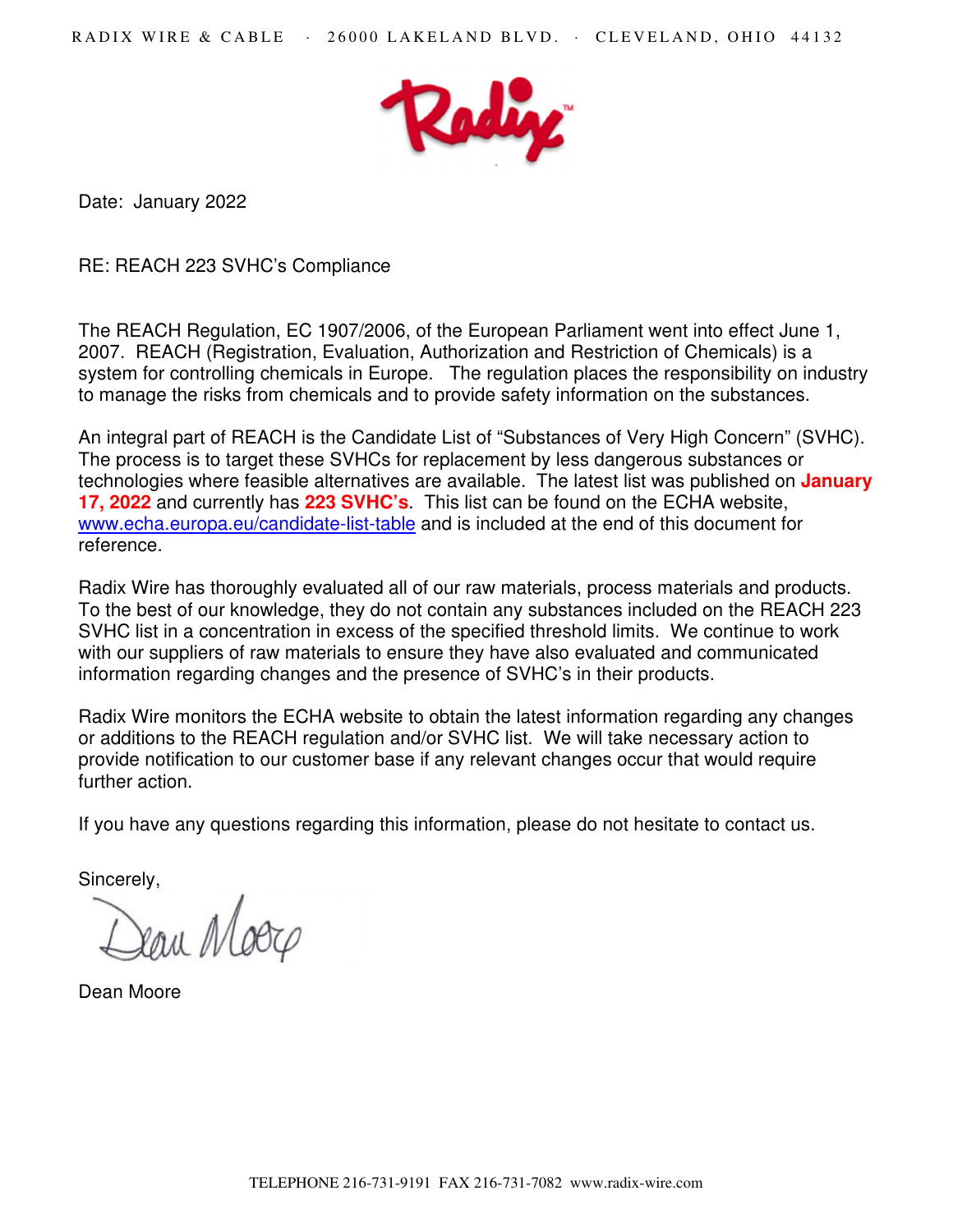# RADIX WIRE & CABLE · 26000 LAKELAND BLVD. · CLEVELAND, OHIO 44132

| <b>REACH SVHC Table</b><br>223 Substances - Updated January 17, 2022<br>Source: ECHA Website www.echa.europa.eu/candidate-list-table                                                   |                   |
|----------------------------------------------------------------------------------------------------------------------------------------------------------------------------------------|-------------------|
| <b>Substance Name</b>                                                                                                                                                                  | <b>CAS Number</b> |
| <b>REACH 223 SVHC Update 01-17-2022</b>                                                                                                                                                |                   |
| tris(2-methoxyethoxy)vinylsilane                                                                                                                                                       | 1067-53-4         |
| S-(tricyclo(5.2.1.0'2,6)deca-3-en-8(or 9)-yl O-(isopropyl or isobutyl or 2-ethylhexyl) O-(isopropyl or<br>isobutyl or 2-ethylhexyl) phosphorodithioate                                 | 255881-94-8       |
| 6,6'-di-tert-butyl-2,2'-methylenedi-p-cresol                                                                                                                                           | 119-47-1          |
| (±)-1,7,7-trimethyl-3-[(4-methylphenyl)methylene]bicyclo[2.2.1]heptan-2-one covering any of the<br>individual isomers and/or combinations thereof (4-MBC)                              |                   |
| (3E)-1,7,7-trimethyl-3-(4-methylbenzylidene)bicyclo[2.2.1]heptan-2-one                                                                                                                 | 1782069-81-1      |
| (1R,3E,4S)-1,7,7-trimethyl-3-(4- methylbenzylidene)bicyclo[2.2.1]heptan-2-one                                                                                                          | 95342-41-9        |
| (1S,3Z,4R)-1,7,7-trimethyl-3-(4-methylbenzylidene)bicyclo[2.2.1]heptan-2-one                                                                                                           | 852541-25-4       |
| (±)-1,7,7-trimethyl-3-[(4-methylphenyl)methylene]bicyclo[2.2.1]heptan-2-one                                                                                                            | 36361-47-9        |
| (1R,4S)-1,7,7-trimethyl-3-(4-methylbenzylidene)bicyclo[2.2.1]heptan-2-one                                                                                                              | 741687-98-9       |
| (1S,3E,4R)-1,7,7-trimethyl-3-(4- methylbenzylidene)bicyclo[2.2.1]heptan-2-one                                                                                                          | 852541-30-1       |
| (1R,3Z,4S)-1,7,7-trimethyl-3-(4- methylbenzylidene)bicyclo[2.2.1]heptan-2-one                                                                                                          | 852541-21-0       |
| REACH 219 SVHC Update 08-06-2021                                                                                                                                                       |                   |
| Phenol, alkylation products (mainly in para position) with C12-rich branched alkyl chains from<br>oligomerisation, covering any individual isomers and/ or combinations thereof (PDDP) |                   |
| Phenol, dodecyl-, branched                                                                                                                                                             | 121158-58-5       |
| Phenol, (tetrapropenyl) derivatives                                                                                                                                                    | 74499-35-7        |
| Phenol, 4-dodecyl, branched                                                                                                                                                            | 210555-94-5       |
| 4-isododecylphenol                                                                                                                                                                     | 27459-10-5        |
| Phenol, tetrapropylene                                                                                                                                                                 | 57427-55-1        |
| Phenol, 4-isododecyl                                                                                                                                                                   | 27147-75-7        |
| orthoboric acid, sodium salt                                                                                                                                                           |                   |
| boric acid (H3BO3), sodium salt, hydrate                                                                                                                                               | 25747-83-5        |
| Boric acid (H3BO3), disodium salt                                                                                                                                                      | 22454-04-2        |
| Trisodium orthoborate                                                                                                                                                                  | 14312-40-4        |
| Boric acid, sodium salt                                                                                                                                                                | 1333-73-9         |
| Orthoboric acid, sodium salt                                                                                                                                                           | 13840-56-7        |
| Boric acid (H3BO3), sodium salt (1:1)                                                                                                                                                  | 14890-53-0        |
| Medium-chain chlorinated paraffins (MCCP)                                                                                                                                              |                   |
| Alkanes, C14-16, chloro                                                                                                                                                                | 1372804-76-6      |
| Alkanes, C14-17, chloro                                                                                                                                                                | 85535-85-9        |
| di-, tri- and tetrachlorotetradecane                                                                                                                                                   |                   |
| Tetradecane, chloro derivs.                                                                                                                                                            | 198840-65-2       |
| glutaral                                                                                                                                                                               | 111-30-8          |
| 4,4'-(1-methylpropylidene)bisphenol                                                                                                                                                    | $77-40-7$         |
| 2-(4-tert-butylbenzyl)propionaldehyde and its individual stereoisomers                                                                                                                 |                   |
| (2R)-3-(4-tert-butylphenyl)-2-methylpropanal EC No.: -   CAS No.: 75166-31-3                                                                                                           | 75166-31-3        |
| 2-(4-tert-butylbenzyl)propionaldehyde EC No.: 201-289-8   CAS No.: 80-54-6                                                                                                             | 80-54-6           |
| (2S)-3-(4-tert-butylphenyl)-2-methylpropanal EC No.: -   CAS No.: 75166-30-2                                                                                                           | 75166-30-2        |
| 2,2-bis(bromomethyl)propane-1,3-diol (BMP); 2,2-dimethylpropan-1-ol, tribromo derivative/3-bromo-2,2-<br>bis(bromomethyl)-1-propanol (TBNPA); 2,3-dibromo-1-propanol (2,3-DBPA)        |                   |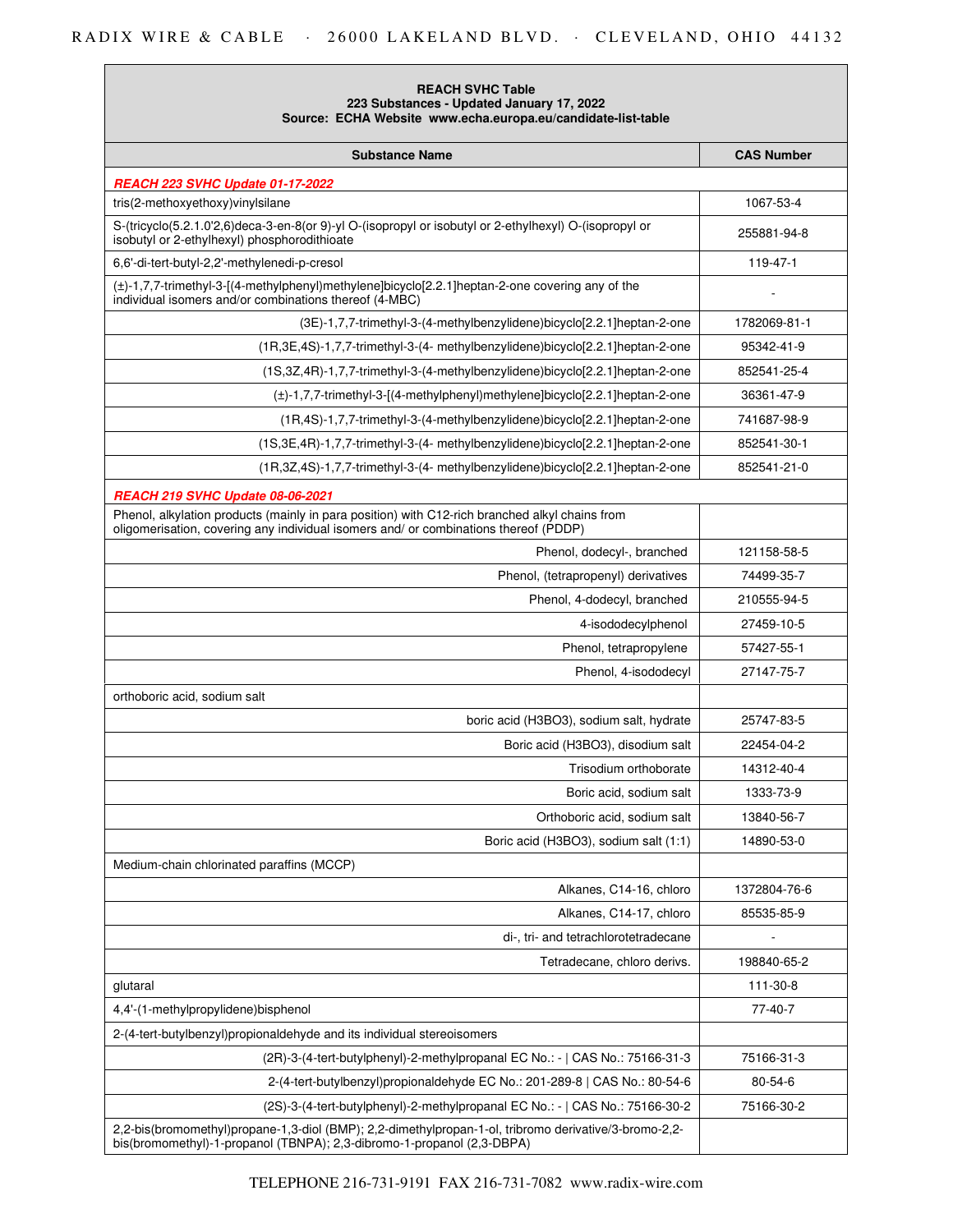| <b>REACH SVHC Table</b><br>223 Substances - Updated January 17, 2022<br>Source: ECHA Website www.echa.europa.eu/candidate-list-table                                                                          |                   |
|---------------------------------------------------------------------------------------------------------------------------------------------------------------------------------------------------------------|-------------------|
| <b>Substance Name</b>                                                                                                                                                                                         | <b>CAS Number</b> |
| 2,2-dimethylpropan-1-ol, tribromo derivative (TBNPA) EC No.: 253-057-0   CAS No.: 36483-57-5                                                                                                                  | 36483-57-5        |
| 3-bromo-2,2-bis(bromomethyl)-1-propanol (TBNPA) EC No.: -   CAS No.: 1522-92-5                                                                                                                                | 1522-92-5         |
| 2,2-bis(bromomethyl)propane-1,3-diol (BMP) EC No.: 221-967-7   CAS No.: 3296-90-0                                                                                                                             | 3296-90-0         |
| 2,3-dibromo-1-propanol (2,3-DBPA) EC No.: 202-480-9   CAS No.: 96-13-9                                                                                                                                        | 96-13-9           |
| 1,4-dioxane                                                                                                                                                                                                   | 123-91-1          |
| <b>REACH 211 SVHC Update 01-19-2021</b>                                                                                                                                                                       |                   |
| Bis(2-(2-methoxyethoxy)ethyl)ether                                                                                                                                                                            | 143-24-8          |
| Dioctyltin dilaurate, stannane, dioctyl-, bis(coco acyloxy) derivs., and any other stannane, dioctyl-,<br>bis(fatty acyloxy) derivs. wherein C12 is the predominant carbon number of the fatty acyloxy moiety |                   |
| REACH 209 SVHC Update 06-26-2020                                                                                                                                                                              |                   |
| Dibutylbis(pentane-2,4-dionato-O,O')tin                                                                                                                                                                       | 22673-19-4        |
| Butyl 4-hydroxybenzoate                                                                                                                                                                                       | 94-26-8           |
| 2-methylimidazole                                                                                                                                                                                             | 693-98-1          |
| 1-vinylimidazole                                                                                                                                                                                              | 1072-63-5         |
| <b>REACH 205 SVHC Update 01-16-2020</b>                                                                                                                                                                       |                   |
| Perfluorobutane sulfonic acid (PFBS) and its salts                                                                                                                                                            | ÷,                |
| Diisohexyl phthalate                                                                                                                                                                                          | 71850-09-4        |
| 2-methyl-1-(4-methylthiophenyl)-2-morpholinopropan-1-one                                                                                                                                                      | 71868-10-5        |
| 2-benzyl-2-dimethylamino-4'-morpholinobutyrophenone                                                                                                                                                           | 119313-12-1       |
| <b>REACH 201 SVHC Update 07-16-2019</b>                                                                                                                                                                       |                   |
| 2,3,3,3-tetrafluoro-2-(heptafluoropropoxy)propionic acid, its salts and its acyl halides                                                                                                                      |                   |
| 2-methoxyethyl acetate                                                                                                                                                                                        | 110-49-6          |
| 4-tert-butylphenol                                                                                                                                                                                            | 98-54-4           |
| Tris(4-nonylphenyl, branched and linear) phosphite (TNPP) with $\geq 0.1\%$ w/w of 4-nonylphenol, branched<br>and linear (4-NP)                                                                               |                   |
| REACH 197 SVHC Update 01-15-2019                                                                                                                                                                              |                   |
| 1,7,7-trimethyl-3-(phenylmethylene)bicyclo[2.2.1]heptan-2-one<br>3-benzylidene camphor; 3-BC                                                                                                                  | 239-139-9         |
| 2,2-bis(4'-hydroxyphenyl)-4-methylpentane                                                                                                                                                                     | 401-720-1         |
| Benzo[k]fluoranthene                                                                                                                                                                                          | 205-916-6         |
| Fluoranthene                                                                                                                                                                                                  | 205-912-4         |
| Phenanthrene                                                                                                                                                                                                  | 201-581-5         |
| Pyrene                                                                                                                                                                                                        | 204-927-3         |
| REACH 191 SVHC Update 06-27-2018                                                                                                                                                                              |                   |
| Benzene-1,2,4-tricarboxylic acid 1,2 anhydride                                                                                                                                                                | 552-30-7          |
| Benzo[ghi]perylene                                                                                                                                                                                            | 191-24-2          |
| Decamethylcyclopentasiloxane                                                                                                                                                                                  | 541-02-6          |
| Dicyclohexyl phthalate                                                                                                                                                                                        | 84-61-7           |
| Disodium octaborate                                                                                                                                                                                           | 12008-41-2        |
| Dodecamethylcyclohexasiloxane                                                                                                                                                                                 | 540-97-6          |
| Ethylenediamine                                                                                                                                                                                               | 107-15-3          |
| Lead                                                                                                                                                                                                          | 7439-92-1         |
| Octamethylcyclotetrasiloxane                                                                                                                                                                                  | 556-67-2          |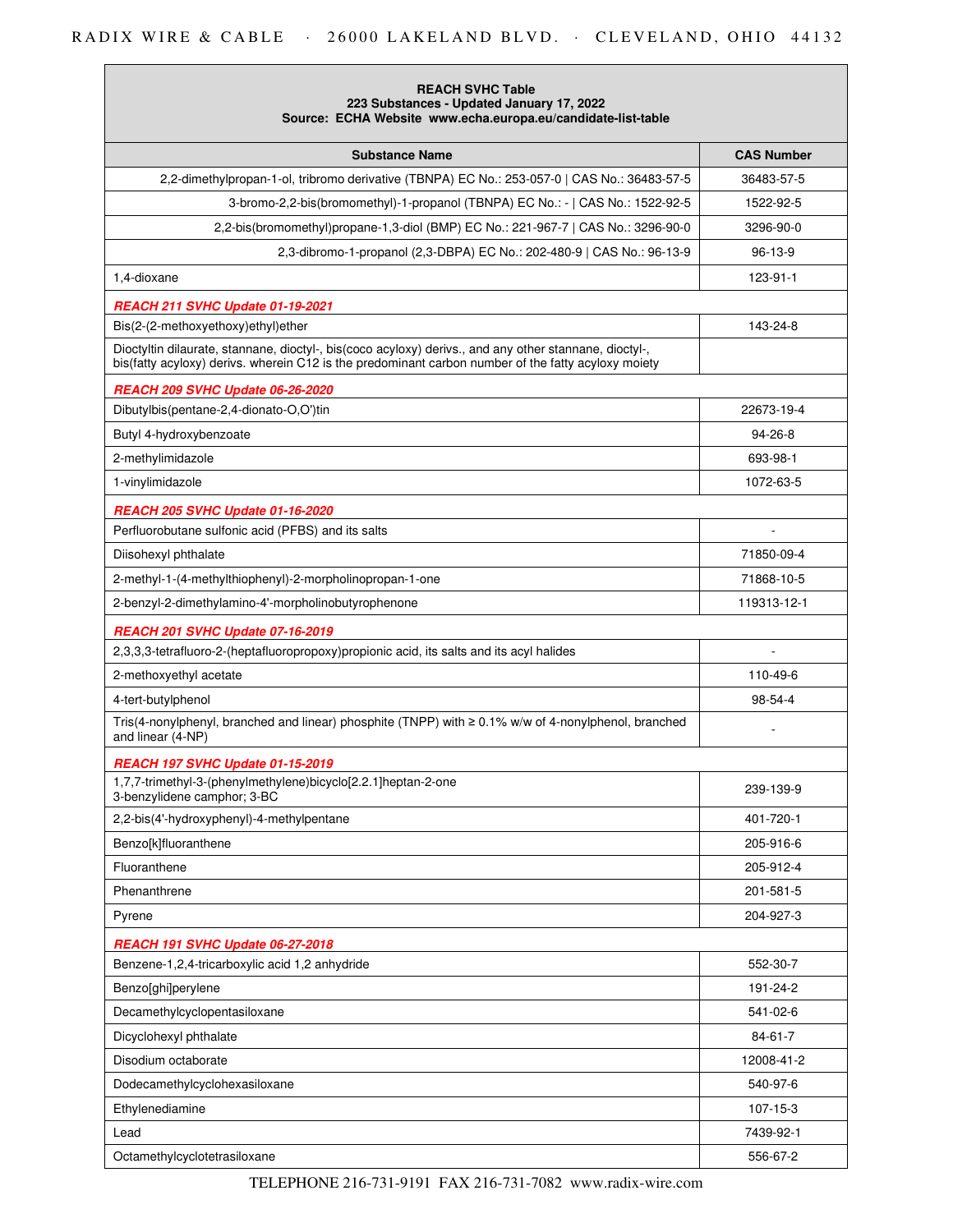## RADIX WIRE & CABLE · 26000 LAKELAND BLVD. · CLEVELAND, OHIO 44132

| <b>REACH SVHC Table</b><br>223 Substances - Updated January 17, 2022<br>Source: ECHA Website www.echa.europa.eu/candidate-list-table                                                                                                           |                            |
|------------------------------------------------------------------------------------------------------------------------------------------------------------------------------------------------------------------------------------------------|----------------------------|
| <b>Substance Name</b>                                                                                                                                                                                                                          | <b>CAS Number</b>          |
| Terphenyl, hydrogenated                                                                                                                                                                                                                        | 61788-32-7                 |
| <b>REACH 181 SVHC Update 01-15-2018</b>                                                                                                                                                                                                        |                            |
| Benz[a]anthracene                                                                                                                                                                                                                              | 56-55-3, 1718-53-2         |
| Cadmium carbonate                                                                                                                                                                                                                              | 513-78-0                   |
| Cadmium hydroxide                                                                                                                                                                                                                              | 21041-95-2                 |
| Cadmium nitrate                                                                                                                                                                                                                                | 10022-68-1, 10325-94-<br>7 |
| Chrysene                                                                                                                                                                                                                                       | 218-01-9, 1719-03-5        |
| Dodecachloropentacyclo[12.2.1.16,9.02,13.05,10]octadeca-7,15-diene ("Dechlorane Plus"™)                                                                                                                                                        |                            |
| Reaction products of 1,3,4-thiadiazolidine-2,5-dithione, formaldehyde and 4-heptylphenol, branched and<br>linear (RP-HP)                                                                                                                       |                            |
| <b>REACH 174 SVHC Update 07-07-2017</b>                                                                                                                                                                                                        |                            |
| Perfluorohexane-1-sulphonic acid and its salts (PFHxS)                                                                                                                                                                                         |                            |
| <b>REACH 173 SVHC Update 01-12-2017</b>                                                                                                                                                                                                        |                            |
| 4,4'-isopropylidenediphenol (bisphenol A)                                                                                                                                                                                                      | 80-05-7                    |
| 4-heptylphenol, branched and linear (4-HPbl)                                                                                                                                                                                                   |                            |
| nonadecafluorodecanoic acid (PFDA) and its sodium and ammonium salts                                                                                                                                                                           |                            |
| Nonadecafluorodecanoic acid                                                                                                                                                                                                                    | 335-76-2                   |
| Decanoic acid, nonadecafluoro-, sodium salt                                                                                                                                                                                                    | 3830-45-3                  |
| Ammonium nonadecafluorodecanoate                                                                                                                                                                                                               | 3108-42-7                  |
| p-(1,1-dimethylpropyl)phenol (PTAP)                                                                                                                                                                                                            | $80 - 46 - 6$              |
| REACH 169 SVHC Update 06-20-2016                                                                                                                                                                                                               |                            |
| Benzo[def]chrysene                                                                                                                                                                                                                             | $50-32-8$                  |
| <b>REACH 168 SVHC Update 12-17-2015</b>                                                                                                                                                                                                        |                            |
| 1,3-propanesultone                                                                                                                                                                                                                             | 1120-71-4                  |
| 2,4-di-tert-butyl-6-(5-chlorobenzotriazol-2-yl)phenol (UV-327)                                                                                                                                                                                 | 3864-99-1                  |
| 2-(2H-benzotriazol-2-yl)-4-(tert-butyl)-6-(sec-butyl)phenol (UV-350)                                                                                                                                                                           | 36437-37-3                 |
| Nitrobenzene                                                                                                                                                                                                                                   | 98-95-3                    |
| Perfluorononan-1-oic-acid and its sodium and ammonium salts                                                                                                                                                                                    |                            |
| Ammonium salts of perfluorononan-1-oic-acid                                                                                                                                                                                                    | 4149-60-4                  |
| Perfluorononan-1-oic-acid                                                                                                                                                                                                                      | 375-95-1                   |
| Sodium salts of perfluorononan-1-oic-acid                                                                                                                                                                                                      | 21049-39-8                 |
| <b>REACH 163 SVHC Update 06-15-2015</b>                                                                                                                                                                                                        |                            |
| 1,2-benzenedicarboxylic acid, di-C6-10-alkyl esters or mixed decyl and hexyl and octyl diesters                                                                                                                                                |                            |
| 1,2-Benzenedicarboxylic acid, mixed decyl and hexyl and octyl diesters                                                                                                                                                                         | 68648-93-1                 |
| 1,2-Benzenedicarboxylic acid, di-C6-10-alkyl esters                                                                                                                                                                                            | 68515-51-5                 |
| 5-sec-butyl-2-(2,4-dimethylcyclohex-3-en-1-yl)-5-methyl-1,3-dioxane [1], 5-sec-butyl-2-(4,6-<br>dimethylcyclohex-3-en-1-yl)-5-methyl-1,3-dioxane [2] covering any of the individual stereoisomers of [1]<br>and [2] or any combination thereof |                            |
| 5-sec-butyl-2-(4,6-dimethylcyclohex-3-en-1-yl)-5-methyl-1,3-dioxane                                                                                                                                                                            |                            |
| 5-sec-butyl-2-(2,4-dimethylcyclohex-3-en-1-yl)-5-methyl-1,3-dioxane                                                                                                                                                                            |                            |
| <b>REACH 161 SVHC Update 12-17-2014</b>                                                                                                                                                                                                        |                            |
| 2-(2H-benzotriazol-2-yl)-4,6-ditertpentylphenol (UV-328)                                                                                                                                                                                       | 25973-55-1                 |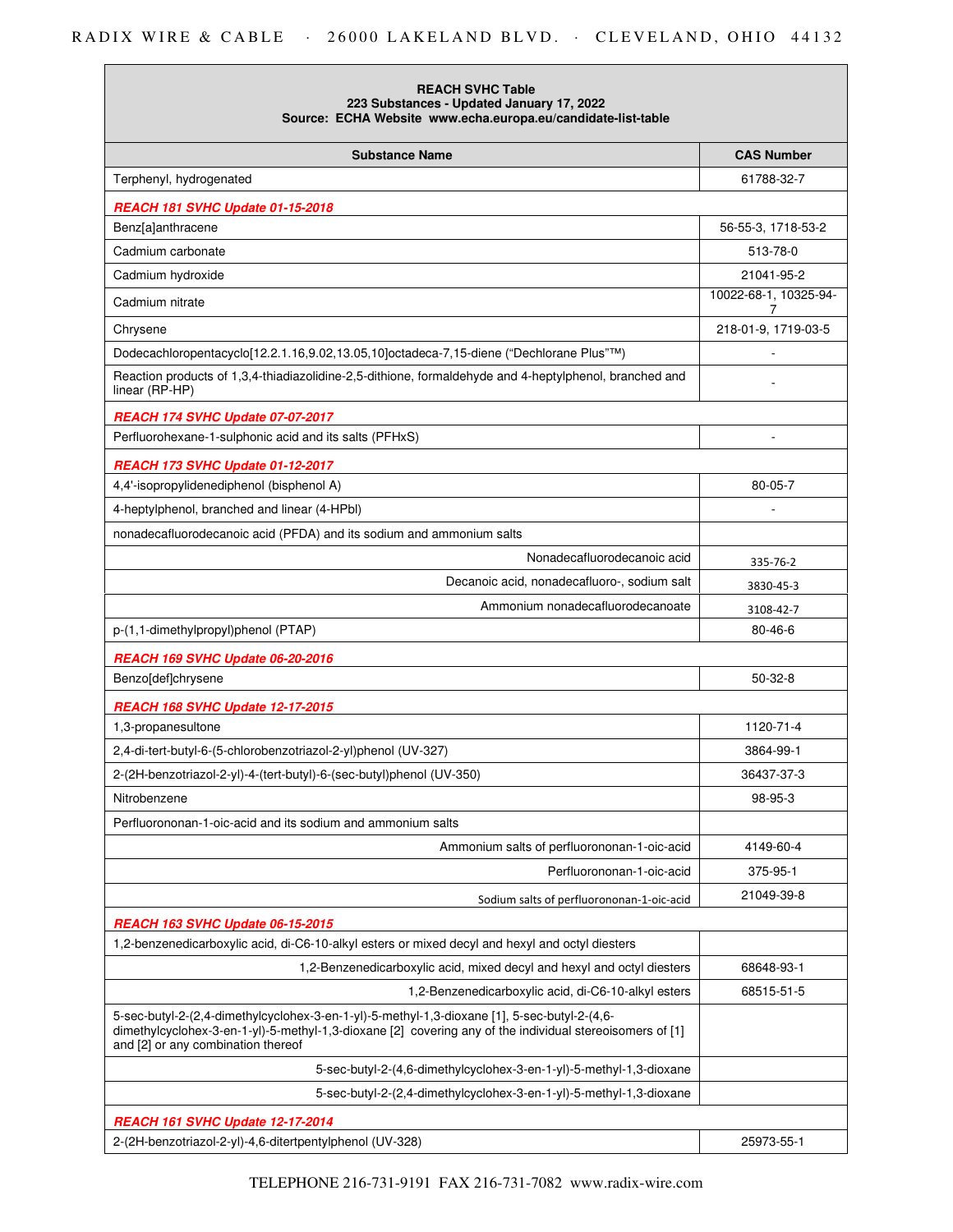| <b>REACH SVHC Table</b><br>223 Substances - Updated January 17, 2022<br>Source: ECHA Website www.echa.europa.eu/candidate-list-table                                                                                                                                                                                                       |                            |
|--------------------------------------------------------------------------------------------------------------------------------------------------------------------------------------------------------------------------------------------------------------------------------------------------------------------------------------------|----------------------------|
| <b>Substance Name</b>                                                                                                                                                                                                                                                                                                                      | <b>CAS Number</b>          |
| 2-benzotriazol-2-yl-4,6-di-tert-butylphenol (UV-320)                                                                                                                                                                                                                                                                                       | 3846-71-7                  |
| 2-ethylhexyl 10-ethyl-4,4-dioctyl-7-oxo-8-oxa-3,5-dithia-4-stannatetradecanoate (DOTE)                                                                                                                                                                                                                                                     | 15571-58-1                 |
| Cadmium fluoride                                                                                                                                                                                                                                                                                                                           | 7790-79-6                  |
| Cadmium sulphate                                                                                                                                                                                                                                                                                                                           | 10124-36-4, 31119-53-<br>6 |
| Reaction mass of 2-ethylhexyl 10-ethyl-4,4-dioctyl-7-oxo-8-oxa-3,5-dithia-4-stannatetradecanoate and 2-<br>ethylhexyl 10-ethyl-4-[[2-[(2-ethylhexyl)oxy]-2-oxoethyl]thio]-4-octyl-7-oxo-8-oxa-3,5-dithia-4-<br>stannatetradecanoate (reaction mass of DOTE and MOTE)                                                                       |                            |
| REACH 155 SVHC Update 06-16-2014                                                                                                                                                                                                                                                                                                           |                            |
| 1,2-Benzenedicarboxylic acid, dihexylester, branched and linear                                                                                                                                                                                                                                                                            | 68515-50-4                 |
| Cadmium chloride                                                                                                                                                                                                                                                                                                                           | 10108-64-2                 |
| Sodium perborate, perboric acid, sodium salt                                                                                                                                                                                                                                                                                               |                            |
| Perboric acid, sodium salt                                                                                                                                                                                                                                                                                                                 | 11138-47-9                 |
| Sodium perborate                                                                                                                                                                                                                                                                                                                           | 15120-21-5                 |
| Sodium peroxometaborate                                                                                                                                                                                                                                                                                                                    | 7632-4-4,                  |
| REACH SVHC Update 12-16-2013                                                                                                                                                                                                                                                                                                               |                            |
| Cadmium sulphide                                                                                                                                                                                                                                                                                                                           | 1306-23-6                  |
| Dihexyl phthalate                                                                                                                                                                                                                                                                                                                          | 84-75-3                    |
| Disodium 3,3'-[[1,1'-biphenyl]-4,4'-diylbis(azo)]bis(4-aminonaphthalene-1-sulphonate) (C.I. Direct Red<br>28)                                                                                                                                                                                                                              | 573-58-0                   |
| Disodium 4-amino-3-[[4'-[(2,4-diaminophenyl)azo][1,1'-biphenyl]-4-yl]azo] -5-hydroxy-6-<br>(phenylazo)naphthalene-2,7-disulphonate (C.I. Direct Black 38)                                                                                                                                                                                  | 1937-37-7                  |
| Imidazolidine-2-thione (2-imidazoline-2-thiol)                                                                                                                                                                                                                                                                                             | 96-45-7                    |
| Lead di(acetate)                                                                                                                                                                                                                                                                                                                           | 301-04-2                   |
| Trixylyl phosphate                                                                                                                                                                                                                                                                                                                         | 25155-23-1                 |
| REACH SVHC Update 06-20-2013                                                                                                                                                                                                                                                                                                               |                            |
| 4-Nonylphenol, branched and linear, ethoxylated substances with a linear and/or branched alkyl chain<br>with a carbon number of 9 covalently bound in position 4 to phenol, ethoxylated covering UVCB- and<br>well-defined substances, polymers and homologues, which include any of the individual isomers and/or<br>combinations thereof |                            |
| Ammonium pentadecafluorooctanoate (APFO)                                                                                                                                                                                                                                                                                                   | 3825-26-1                  |
| Cadmium                                                                                                                                                                                                                                                                                                                                    | 7440-43-9                  |
| Cadmium oxide                                                                                                                                                                                                                                                                                                                              | 1306-19-0                  |
| Dipentyl phthalate (DPP)                                                                                                                                                                                                                                                                                                                   | 131-18-0                   |
| Pentadecafluorooctanoic acid (PFOA)                                                                                                                                                                                                                                                                                                        | 335-67-1                   |
| REACH SVHC Update 12-19-2012                                                                                                                                                                                                                                                                                                               |                            |
| 1,2-Benzenedicarboxylic acid, dipentylester, branched and linear                                                                                                                                                                                                                                                                           | 84777-06-0                 |
| 1,2-Diethoxyethane                                                                                                                                                                                                                                                                                                                         | 629-14-1                   |
| 1-bromopropane (n-propyl bromide)                                                                                                                                                                                                                                                                                                          | 106-94-5                   |
| 3-ethyl-2-methyl-2-(3-methylbutyl)-1,3-oxazolidine                                                                                                                                                                                                                                                                                         | 143860-04-2                |
| 4,4'-methylenedi-o-toluidine                                                                                                                                                                                                                                                                                                               | 838-88-0                   |
| 4,4'-oxydianiline and its salts                                                                                                                                                                                                                                                                                                            |                            |
| 4,4'-oxydianiline                                                                                                                                                                                                                                                                                                                          | $101 - 80 - 4$             |
| 4-(1,1,3,3-tetramethylbutyl)phenol, ethoxylated [covering well-defined substances and UVCB<br>substances, polymers and homologues]                                                                                                                                                                                                         |                            |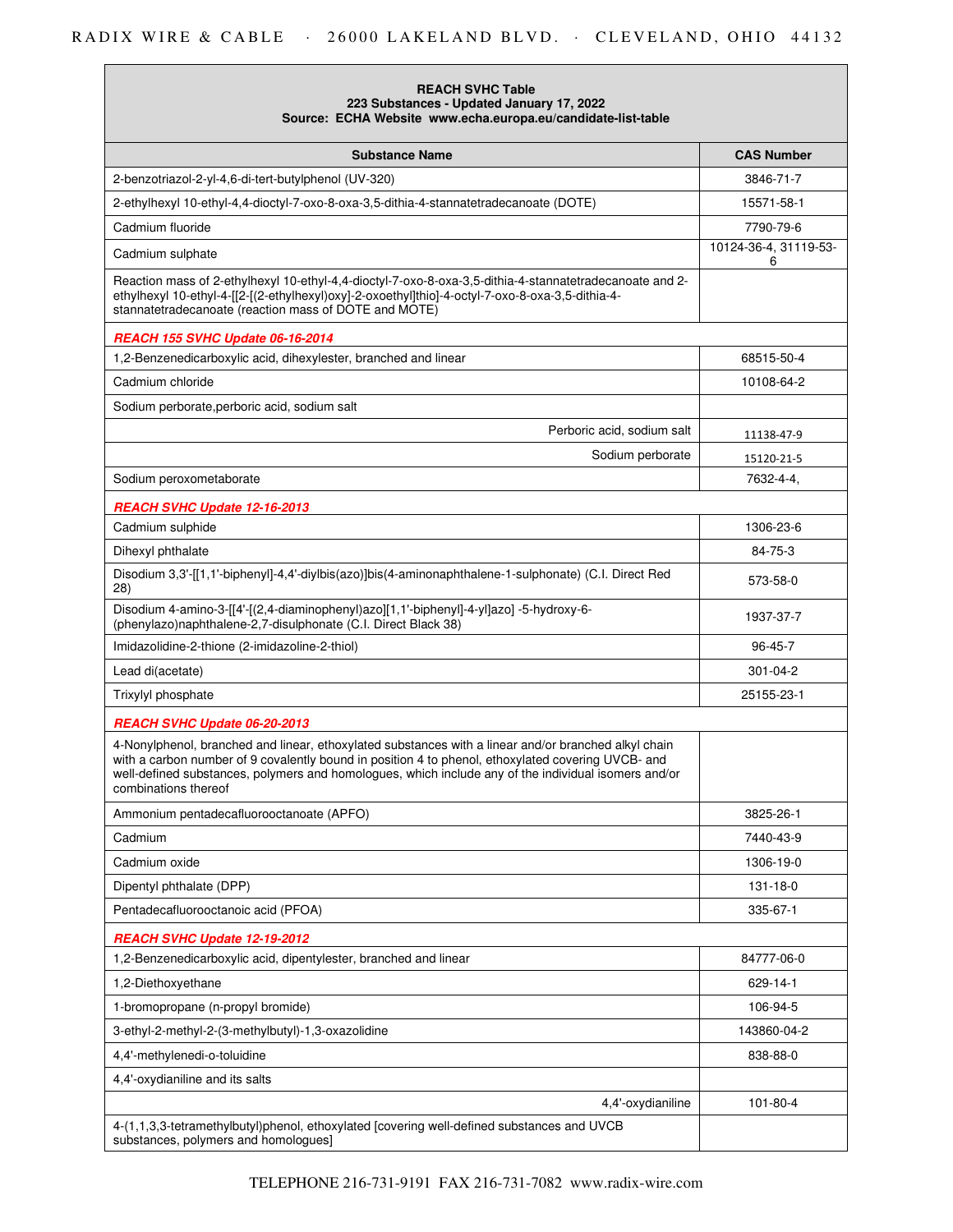| <b>REACH SVHC Table</b>                                      |
|--------------------------------------------------------------|
| 223 Substances - Updated January 17, 2022                    |
| Source: ECHA Website www.echa.europa.eu/candidate-list-table |

| <b>Substance Name</b>                                                                                                                                                                                                                                                                    | <b>CAS Number</b> |
|------------------------------------------------------------------------------------------------------------------------------------------------------------------------------------------------------------------------------------------------------------------------------------------|-------------------|
| 4-Aminoazobenzene                                                                                                                                                                                                                                                                        | 60-09-3           |
| 4-methyl-m-phenylenediamine (toluene-2,4-diamine)                                                                                                                                                                                                                                        | $95 - 80 - 7$     |
| 4-Nonylphenol, branched and linear [substances with a linear and/or branched alkyl chain with a carbon<br>number of 9 covalently bound in position 4 to phenol, covering also UVCB- and well-defined substances<br>which include any of the individual isomers or a combination thereof] |                   |
| 6-methoxy-m-toluidine (p-cresidine)                                                                                                                                                                                                                                                      | 120-71-8          |
| [Phthalato(2-)]dioxotrilead                                                                                                                                                                                                                                                              | 69011-06-9        |
| Acetic acid, lead salt, basic                                                                                                                                                                                                                                                            | 51404-69-4        |
| Biphenyl-4-ylamine                                                                                                                                                                                                                                                                       | $92 - 67 - 1$     |
| Bis(pentabromophenyl) ether (decabromodiphenyl ether) (DecaBDE)                                                                                                                                                                                                                          | 1163-19-5         |
| Cyclohexane-1,2-dicarboxylic anhydride all possible combinations of the cis- and trans-isomers                                                                                                                                                                                           |                   |
| Cyclohexane-1,2-dicarboxylic anhydride                                                                                                                                                                                                                                                   | 85-42-7           |
| trans-cyclohexane-1,2-dicarboxylic anhydride                                                                                                                                                                                                                                             | 14166-21-3        |
| cis-cyclohexane-1,2-dicarboxylic anhydride                                                                                                                                                                                                                                               | 13149-00-3        |
| Diazene-1,2-dicarboxamide (C,C'-azodi(formamide)) (ADCA)                                                                                                                                                                                                                                 | 123-77-3          |
| Dibutyltin dichloride (DBTC)                                                                                                                                                                                                                                                             | 683-18-1          |
| Diethyl sulphate                                                                                                                                                                                                                                                                         | 64-67-5           |
| Diisopentyl phthalate                                                                                                                                                                                                                                                                    | 605-50-5          |
| Dimethyl sulphate                                                                                                                                                                                                                                                                        | 77-78-1           |
| Dinoseb (6-sec-butyl-2,4-dinitrophenol)                                                                                                                                                                                                                                                  | 88-85-7           |
| Dioxobis(stearato)trilead                                                                                                                                                                                                                                                                | 12578-12-0        |
| Fatty acids, C16-18, lead salts                                                                                                                                                                                                                                                          | 91031-62-8        |
| Furan                                                                                                                                                                                                                                                                                    | 110-00-9          |
| Henicosafluoroundecanoic acid                                                                                                                                                                                                                                                            | 2058-94-8         |
| Heptacosafluorotetradecanoic acid                                                                                                                                                                                                                                                        | 376-06-7          |
| Hexahydromethylphthalic anhydride including cis- and trans- stereo isomeric forms and all possible<br>combinations of the isomers                                                                                                                                                        |                   |
| Hexahydro-4-methylphthalic anhydride                                                                                                                                                                                                                                                     | 19438-60-9        |
| Hexahydro-3-methylphthalic anhydride                                                                                                                                                                                                                                                     | 57110-29-9        |
| Hexahydro-1-methylphthalic anhydride                                                                                                                                                                                                                                                     | 48122-14-1        |
| Hexahydromethylphthalic anhydride                                                                                                                                                                                                                                                        | 25550-51-0        |
| Lead bis(tetrafluoroborate)                                                                                                                                                                                                                                                              | 13814-96-5        |
| Lead cyanamidate                                                                                                                                                                                                                                                                         | 20837-86-9        |
| Lead dinitrate                                                                                                                                                                                                                                                                           | 10099-74-8        |
| Lead monoxide (lead oxide)                                                                                                                                                                                                                                                               | 1317-36-8         |
| Lead oxide sulfate                                                                                                                                                                                                                                                                       | 12036-76-9        |
| Lead titanium trioxide                                                                                                                                                                                                                                                                   | 12060-00-3        |
| Lead titanium zirconium oxide                                                                                                                                                                                                                                                            | 12626-81-2        |
| Methoxyacetic acid                                                                                                                                                                                                                                                                       | 625-45-6          |
| Methyloxirane (Propylene oxide)                                                                                                                                                                                                                                                          | 75-56-9           |
| N,N-dimethylformamide                                                                                                                                                                                                                                                                    | 68-12-2           |
| N-methylacetamide                                                                                                                                                                                                                                                                        | 79-16-3           |
| N-pentyl-isopentylphthalate                                                                                                                                                                                                                                                              | 776297-69-9       |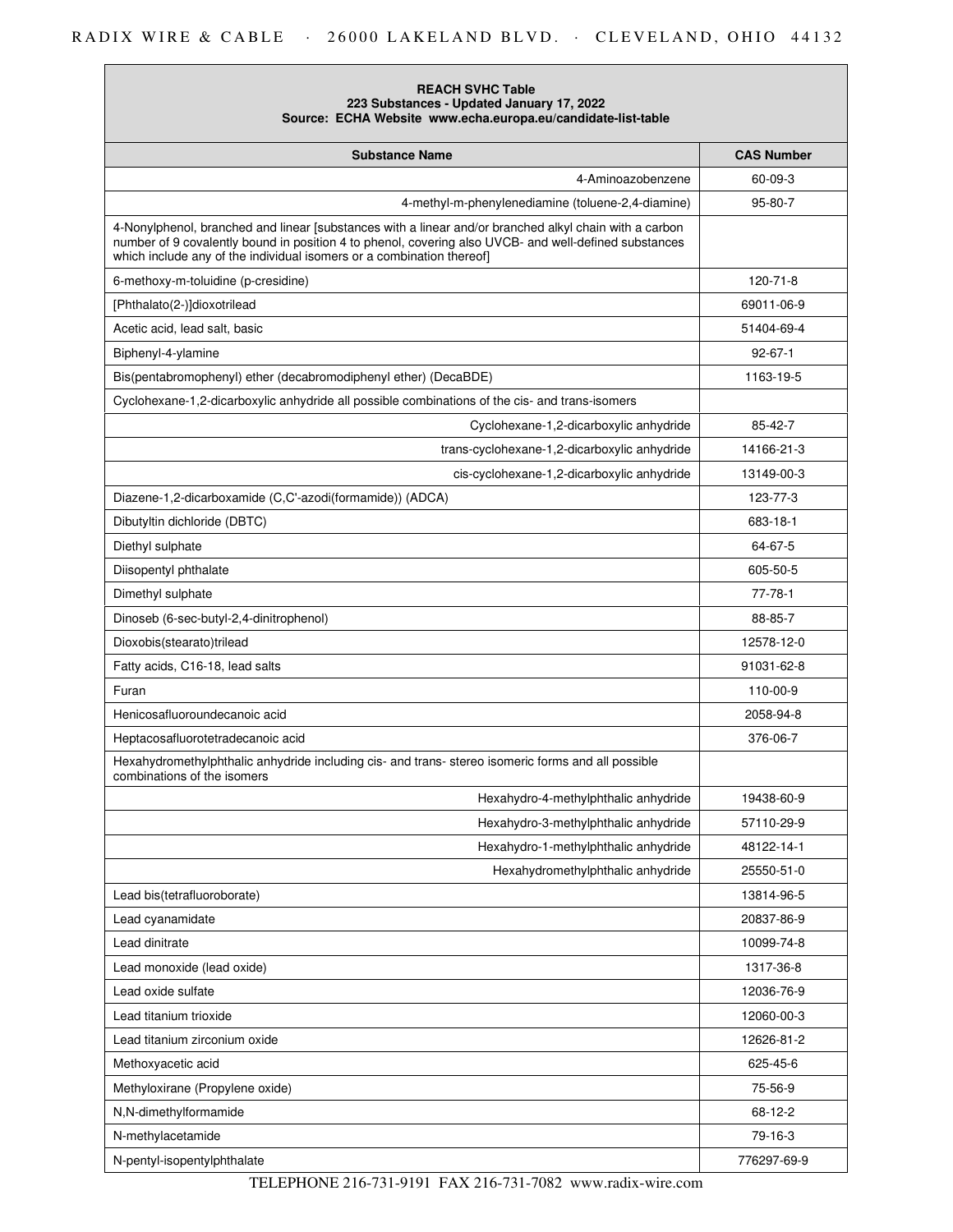## RADIX WIRE & CABLE · 26000 LAKELAND BLVD. · CLEVELAND, OHIO 44132

| <b>REACH SVHC Table</b><br>223 Substances - Updated January 17, 2022<br>Source: ECHA Website www.echa.europa.eu/candidate-list-table                                                                                                                                                                                                      |                   |
|-------------------------------------------------------------------------------------------------------------------------------------------------------------------------------------------------------------------------------------------------------------------------------------------------------------------------------------------|-------------------|
| <b>Substance Name</b>                                                                                                                                                                                                                                                                                                                     | <b>CAS Number</b> |
| o-aminoazotoluene                                                                                                                                                                                                                                                                                                                         | $97 - 56 - 3$     |
| o-Toluidine                                                                                                                                                                                                                                                                                                                               | 95-53-4           |
| Orange lead (lead tetroxide)                                                                                                                                                                                                                                                                                                              | 1314-41-6         |
| Pentacosafluorotridecanoic acid                                                                                                                                                                                                                                                                                                           | 72629-94-8        |
| Pentalead tetraoxide sulphate                                                                                                                                                                                                                                                                                                             | 12065-90-6        |
| Pyrochlore, antimony lead yellow                                                                                                                                                                                                                                                                                                          | 8012-00-8         |
| Silicic acid (H2Si2O5), barium salt (1:1), lead-doped with lead (Pb) content above the applicable generic<br>concentration limit for 'toxicity for reproduction' Repr. 1A (CLP) or category 1 (DSD), the substance is a<br>member of the group entry of lead compounds, with index number 082-001-00-6 in Regulation (EC) No<br>1272/2008 | 68784-75-8        |
| Silicic acid, lead salt                                                                                                                                                                                                                                                                                                                   | 11120-22-2        |
| Sulfurous acid, lead salt, dibasic                                                                                                                                                                                                                                                                                                        | 62229-08-7        |
| Tetraethyllead                                                                                                                                                                                                                                                                                                                            | 78-00-2           |
| Tetralead trioxide sulphate                                                                                                                                                                                                                                                                                                               | 12202-17-4        |
| Tricosafluorododecanoic acid                                                                                                                                                                                                                                                                                                              | 307-55-1          |
| Trilead bis(carbonate) dihydroxide                                                                                                                                                                                                                                                                                                        | 1319-46-6         |
| Trilead dioxide phosphonate                                                                                                                                                                                                                                                                                                               | 12141-20-7        |
| REACH SVHC Update 06-18-2012                                                                                                                                                                                                                                                                                                              |                   |
| 1,2-bis(2-methoxyethoxy)ethane (TEGDME,triglyme)                                                                                                                                                                                                                                                                                          | 112-49-2          |
| 1,2-dimethoxyethane, ethylene glycol dimethyl ether (EGDME)                                                                                                                                                                                                                                                                               | $110 - 71 - 4$    |
| 1,3,5-Tris(oxiran-2-ylmethyl)-1,3,5-triazinane-2,4,6-trione (TGIC)                                                                                                                                                                                                                                                                        | 2451-62-9         |
| 1,3,5-tris[(2S and 2R)-2,3-epoxypropyl]-1,3,5-triazine-2,4,6-(1H,3H,5H)-trione (β-TGIC)                                                                                                                                                                                                                                                   | 59653-74-6        |
| 4,4'-bis(dimethylamino)-4"-(methylamino)trityl alcohol [with ≥ 0.1% of Michler's ketone (EC No. 202-027-<br>5) or Michler's base (EC No. 202-959-2)]                                                                                                                                                                                      | $561 - 41 - 1$    |
| 4,4'-bis(dimethylamino)benzophenone (Michler's ketone)                                                                                                                                                                                                                                                                                    | 90-94-8           |
| [4-[4,4'-bis(dimethylamino) benzhydrylidene]cyclohexa-2,5-dien-1-ylidene]dimethylammonium chloride<br>(C.I. Basic Violet 3) [with ≥ 0.1% of Michler's ketone (EC No. 202-027-5) or Michler's base (EC No. 202-<br>$959-2$ ]                                                                                                               | 548-62-9          |
| [4-[[4-anilino-1-naphthyl][4-(dimethylamino)phenyl]methylene]cyclohexa-2,5-dien-1-ylidene]<br>dimethylammonium chloride (C.I. Basic Blue 26) [with ≥ 0.1% of Michler's ketone (EC No. 202-027-5) or<br>Michler's base (EC No. 202-959-2)]                                                                                                 | 2580-56-5         |
| Diboron trioxide                                                                                                                                                                                                                                                                                                                          | 1303-86-2         |
| Formamide                                                                                                                                                                                                                                                                                                                                 | 75-12-7           |
| Lead(II) bis(methanesulfonate)                                                                                                                                                                                                                                                                                                            | 17570-76-2        |
| N, N, N', N'-tetramethyl-4, 4'-methylenedianiline (Michler's base)                                                                                                                                                                                                                                                                        | $101 - 61 - 1$    |
| $\alpha$ , $\alpha$ -Bis[4-(dimethylamino)phenyl]-4 (phenylamino)naphthalene-1-methanol (C.I. Solvent Blue 4) [with $\ge$<br>0.1% of Michler's ketone (EC No. 202-027-5) or Michler's base (EC No. 202-959-2)]                                                                                                                            | 6786-83-0         |
| REACH SVHC Update 12-19-2011                                                                                                                                                                                                                                                                                                              |                   |
| 1,2-Dichloroethane                                                                                                                                                                                                                                                                                                                        | 107-06-2          |
| 2,2'-dichloro-4,4'-methylenedianiline                                                                                                                                                                                                                                                                                                     | $101 - 14 - 4$    |
| 2-Methoxyaniline, o-Anisidine                                                                                                                                                                                                                                                                                                             | $90 - 04 - 0$     |
| 4-(1,1,3,3-tetramethylbutyl)phenol                                                                                                                                                                                                                                                                                                        | 140-66-9          |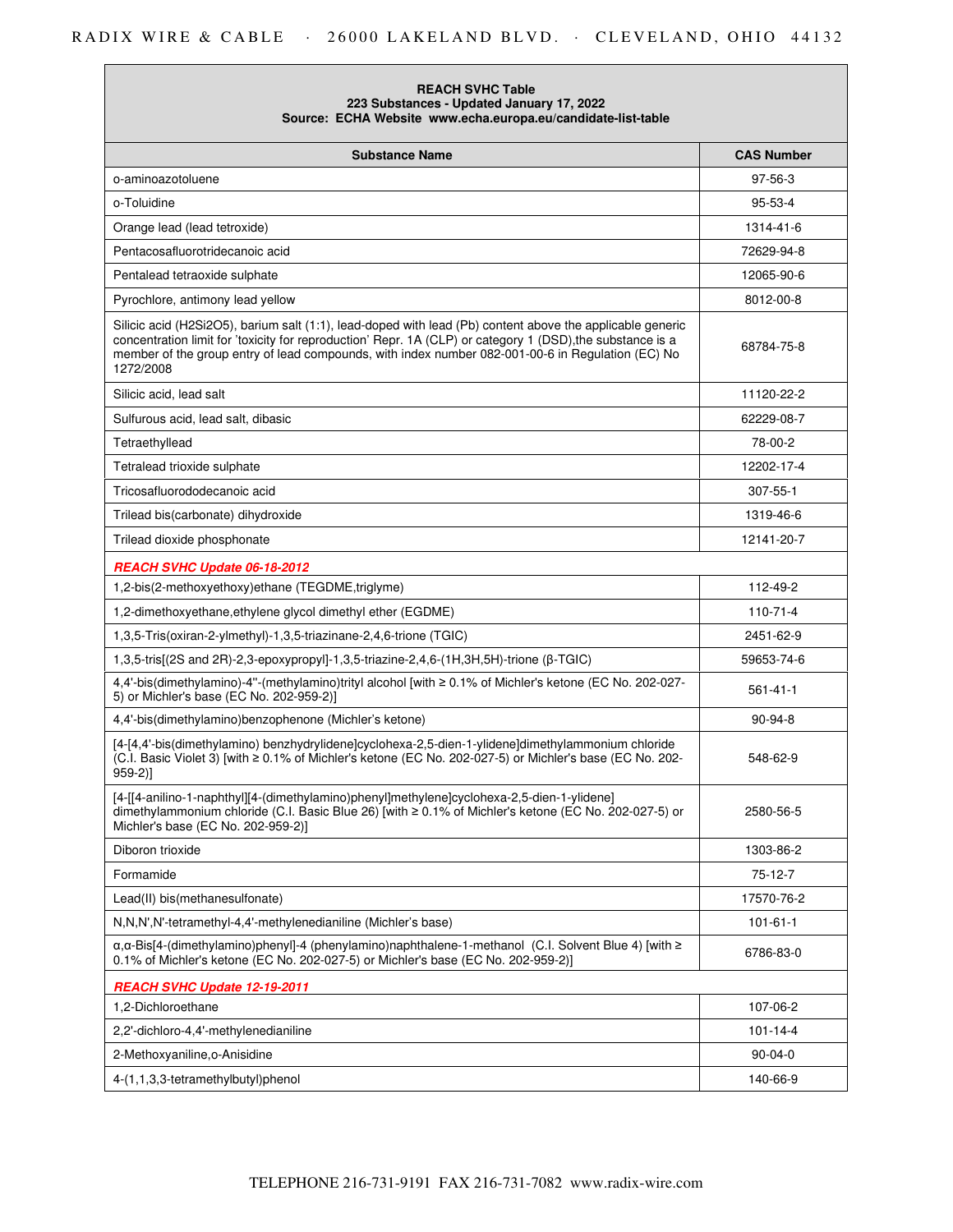### **REACH SVHC Table 223 Substances - Updated January 17, 2022 Source: ECHA Website www.echa.europa.eu/candidate-list-table**

| <b>Substance Name</b>                                                                                                                                                                                                                                                                                                                                                                                                                                                                                                                                                                                                                                                                                                                        | <b>CAS Number</b>     |
|----------------------------------------------------------------------------------------------------------------------------------------------------------------------------------------------------------------------------------------------------------------------------------------------------------------------------------------------------------------------------------------------------------------------------------------------------------------------------------------------------------------------------------------------------------------------------------------------------------------------------------------------------------------------------------------------------------------------------------------------|-----------------------|
| Aluminosilicate Refractory Ceramic Fibres are fibres covered by index number 650-017-00-8 in Annex<br>VI, part 3, table 3.1 of Regulation (EC) No 1272/2008 of the European Parliament and of the Council of<br>16 December 2008 on classification, labelling and packaging of substances and mixtures, and fulfil the<br>three following conditions: a) oxides of aluminium and silicon are the main components present (in the<br>fibres) within variable concentration ranges b) fibres have a length weighted geometric mean diameter<br>less two standard geometric errors of 6 or less micrometres $(\mu m)$ c) alkaline oxide and alkali earth oxide<br>(Na2O+K2O+CaO+MgO+BaO) content less or equal to 18% by weight                 |                       |
| Arsenic acid                                                                                                                                                                                                                                                                                                                                                                                                                                                                                                                                                                                                                                                                                                                                 | 7778-39-4             |
| Bis(2-methoxyethyl) ether                                                                                                                                                                                                                                                                                                                                                                                                                                                                                                                                                                                                                                                                                                                    | 111-96-6              |
| Bis(2-methoxyethyl) phthalate                                                                                                                                                                                                                                                                                                                                                                                                                                                                                                                                                                                                                                                                                                                | 117-82-8              |
| Calcium arsenate                                                                                                                                                                                                                                                                                                                                                                                                                                                                                                                                                                                                                                                                                                                             | 7778-44-1             |
| Dichromium tris(chromate)                                                                                                                                                                                                                                                                                                                                                                                                                                                                                                                                                                                                                                                                                                                    | 24613-89-6            |
| Formaldehyde, oligomeric reaction products with aniline                                                                                                                                                                                                                                                                                                                                                                                                                                                                                                                                                                                                                                                                                      | 25214-70-4            |
| Lead diazide, Lead azide                                                                                                                                                                                                                                                                                                                                                                                                                                                                                                                                                                                                                                                                                                                     | 13424-46-9            |
| Lead dipicrate                                                                                                                                                                                                                                                                                                                                                                                                                                                                                                                                                                                                                                                                                                                               | 6477-64-1             |
| Lead styphnate                                                                                                                                                                                                                                                                                                                                                                                                                                                                                                                                                                                                                                                                                                                               | 15245-44-0            |
| N,N-dimethylacetamide                                                                                                                                                                                                                                                                                                                                                                                                                                                                                                                                                                                                                                                                                                                        | 127-19-5              |
| Pentazinc chromate octahydroxide                                                                                                                                                                                                                                                                                                                                                                                                                                                                                                                                                                                                                                                                                                             | 49663-84-5            |
| Phenolphthalein                                                                                                                                                                                                                                                                                                                                                                                                                                                                                                                                                                                                                                                                                                                              | 77-09-8               |
| Potassium hydroxyoctaoxodizincatedichromate                                                                                                                                                                                                                                                                                                                                                                                                                                                                                                                                                                                                                                                                                                  | 11103-86-9            |
| Trilead diarsenate                                                                                                                                                                                                                                                                                                                                                                                                                                                                                                                                                                                                                                                                                                                           | 3687-31-8             |
| Zirconia Aluminosilicate Refractory Ceramic Fibres are fibres covered by index number 650-017-00-8 in<br>Annex VI, part 3, table 3.1 of Regulation (EC) No 1272/2008 of the European Parliament and of the<br>Council of 16 December 2008 on classification, labelling and packaging of substances and mixtures, and<br>fulfil the three following conditions: a) oxides of aluminium, silicon and zirconium are the main<br>components present (in the fibres) within variable concentration ranges b) fibres have a length weighted<br>geometric mean diameter less two standard geometric errors of 6 or less micrometres (µm). c) alkaline<br>oxide and alkali earth oxide (Na2O+K2O+CaO+MgO+BaO) content less or equal to 18% by weight |                       |
| REACH SVHC Update 06-20-2011                                                                                                                                                                                                                                                                                                                                                                                                                                                                                                                                                                                                                                                                                                                 |                       |
| 1,2,3-trichloropropane                                                                                                                                                                                                                                                                                                                                                                                                                                                                                                                                                                                                                                                                                                                       | $96 - 18 - 4$         |
| 1,2-Benzenedicarboxylic acid, di-C6-8-branched alkyl esters, C7-rich                                                                                                                                                                                                                                                                                                                                                                                                                                                                                                                                                                                                                                                                         | 71888-89-6            |
| 1,2-Benzenedicarboxylic acid, di-C7-11-branched and linear alkyl esters                                                                                                                                                                                                                                                                                                                                                                                                                                                                                                                                                                                                                                                                      | 68515-42-4            |
| 1-Methyl-2-pyrrolidone (NMP)                                                                                                                                                                                                                                                                                                                                                                                                                                                                                                                                                                                                                                                                                                                 | 872-50-4              |
| 2-Ethoxyethyl acetate                                                                                                                                                                                                                                                                                                                                                                                                                                                                                                                                                                                                                                                                                                                        | 111-15-9              |
| Hydrazine                                                                                                                                                                                                                                                                                                                                                                                                                                                                                                                                                                                                                                                                                                                                    | 302-01-2, 7803-57-8   |
| Strontium chromate                                                                                                                                                                                                                                                                                                                                                                                                                                                                                                                                                                                                                                                                                                                           | 7789-6-2,             |
| REACH SVHC Update 12-15-2010                                                                                                                                                                                                                                                                                                                                                                                                                                                                                                                                                                                                                                                                                                                 |                       |
| 2-Ethoxyethanol                                                                                                                                                                                                                                                                                                                                                                                                                                                                                                                                                                                                                                                                                                                              | 110-80-5              |
| 2-Methoxyethanol                                                                                                                                                                                                                                                                                                                                                                                                                                                                                                                                                                                                                                                                                                                             | 109-86-4              |
| Acids generated from chromium trioxide and their oligomers. Names of the acids and their oligomers:<br>Chromic acid, Dichromic acid, Oligomers of chromic acid and dichromic acid.                                                                                                                                                                                                                                                                                                                                                                                                                                                                                                                                                           | 7738-94-5, 13530-68-2 |
| Chromic acid                                                                                                                                                                                                                                                                                                                                                                                                                                                                                                                                                                                                                                                                                                                                 | 13530-68-2            |
| Dichromic acid                                                                                                                                                                                                                                                                                                                                                                                                                                                                                                                                                                                                                                                                                                                               | 7738-94-5             |
| Oligomers of chromic acid and dichromic acid                                                                                                                                                                                                                                                                                                                                                                                                                                                                                                                                                                                                                                                                                                 |                       |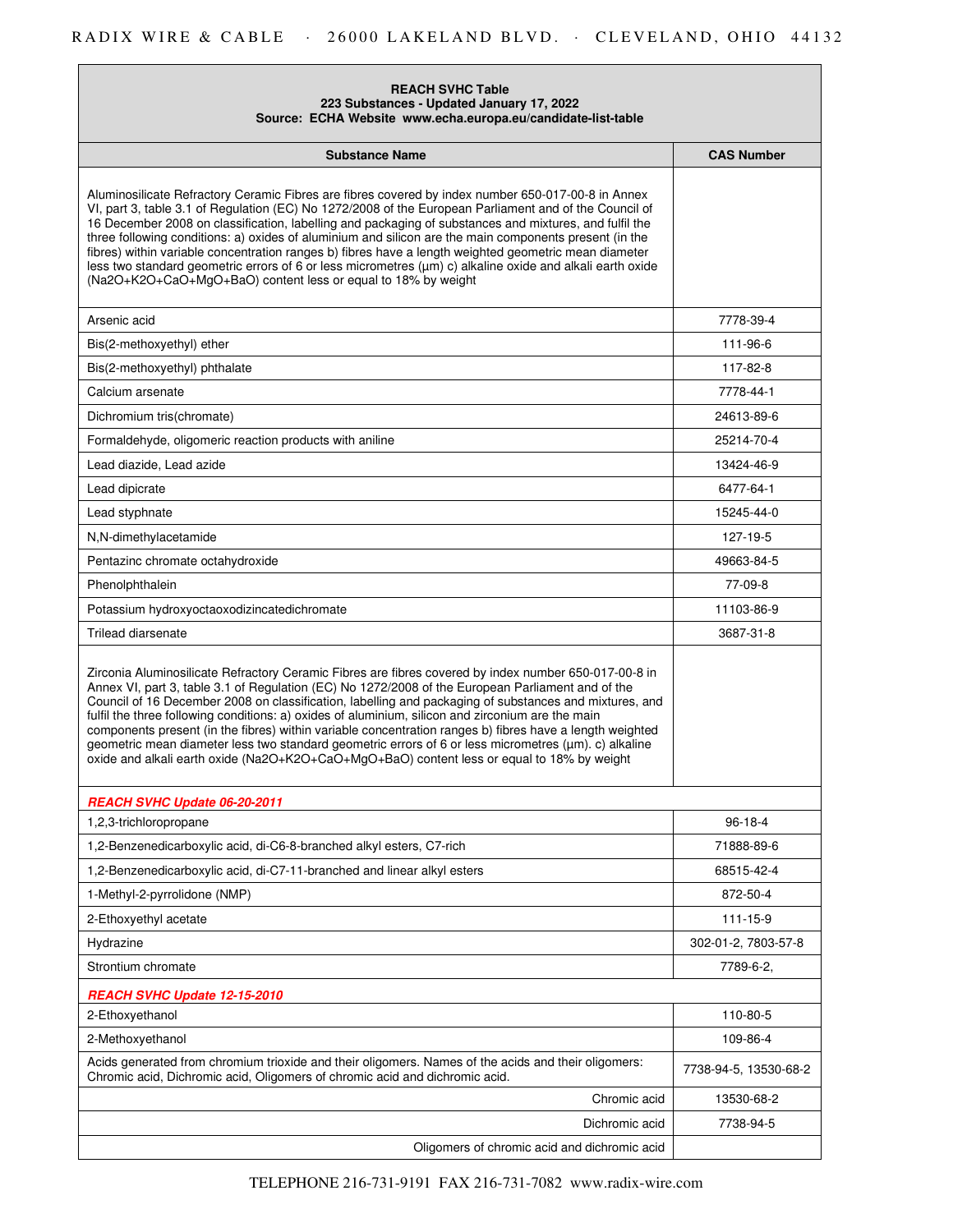| <b>REACH SVHC Table</b><br>223 Substances - Updated January 17, 2022<br>Source: ECHA Website www.echa.europa.eu/candidate-list-table |                                     |
|--------------------------------------------------------------------------------------------------------------------------------------|-------------------------------------|
| <b>Substance Name</b>                                                                                                                | <b>CAS Number</b>                   |
| Chromium trioxide                                                                                                                    | 1333-82-0                           |
| Cobalt(II) carbonate                                                                                                                 | 513-79-1                            |
| Cobalt(II) diacetate                                                                                                                 | 71-48-7                             |
| Cobalt(II) dinitrate                                                                                                                 | 10141-05-6                          |
| Cobalt(II) sulphate                                                                                                                  | 10124-43-3                          |
| REACH SVHC Update 06-18-2010                                                                                                         |                                     |
| Ammonium dichromate                                                                                                                  | 7789-9-5,                           |
| Boric acid                                                                                                                           |                                     |
| Boric acid, crude natural                                                                                                            | 11113-50-1                          |
| Boric acid                                                                                                                           | 10043-35-3                          |
| Disodium tetraborate, anhydrous                                                                                                      | 1303-96-4, 1330-43-4,<br>12179-04-3 |
| Potassium chromate                                                                                                                   | 7789-00-6                           |
| Potassium dichromate                                                                                                                 | 7778-50-9                           |
| Sodium chromate                                                                                                                      | 7775-11-3,                          |
| Tetraboron disodium heptaoxide, hydrate                                                                                              | 12267-73-1                          |
| Trichloroethylene                                                                                                                    | 79-01-6                             |
| Acrylamide                                                                                                                           | 79-06-1                             |
| REACH SVHC Update 01-13-2010                                                                                                         |                                     |
| 2,4-Dinitrotoluene                                                                                                                   | $121 - 14 - 2$                      |
| Anthracene oil                                                                                                                       | 90640-80-5                          |
| Anthracene oil, anthracene paste                                                                                                     | 90640-81-6                          |
| Anthracene oil, anthracene paste, anthracene fraction                                                                                | 91995-15-2                          |
| Anthracene oil, anthracene paste, distn. lights                                                                                      | 91995-17-4                          |
| Anthracene oil, anthracene-low                                                                                                       | 90640-82-7                          |
| Diisobutyl phthalate                                                                                                                 | 84-69-5                             |
| Lead chromate                                                                                                                        | 7758-97-6                           |
| Lead chromate molybdate sulphate red (C.I. Pigment Red 104)                                                                          | 12656-85-8                          |
| Lead sulfochromate yellow (C.I. Pigment Yellow 34)                                                                                   | 1344-37-2                           |
| Pitch, coal tar, high temp.                                                                                                          | 65996-93-2                          |
| Tris(2-chloroethyl)phosphate                                                                                                         | 115-96-8                            |
| <b>REACH SVHC 10-28-2008</b>                                                                                                         |                                     |
| 4,4'- Diaminodiphenylmethane (MDA)                                                                                                   | 101-77-9                            |
| 5-tert-butyl-2,4,6-trinitro-m-xylene (Musk xylene)                                                                                   | $81 - 15 - 2$                       |
| Alkanes, C10-13, chloro (Short Chain Chlorinated Paraffins)                                                                          | 85535-84-8                          |
| Anthracene                                                                                                                           | 120-12-7                            |
| Benzyl butyl phthalate (BBP)                                                                                                         | 85-68-7                             |
| Bis (2-ethylhexyl)phthalate (DEHP)                                                                                                   | 117-81-7                            |
| Bis(tributyltin) oxide (TBTO)                                                                                                        | 56-35-9                             |
| Cobalt dichloride                                                                                                                    | 7646-79-9                           |
| Diarsenic pentaoxide                                                                                                                 | 1303-28-2                           |
| Diarsenic trioxide                                                                                                                   | 1327-53-3                           |